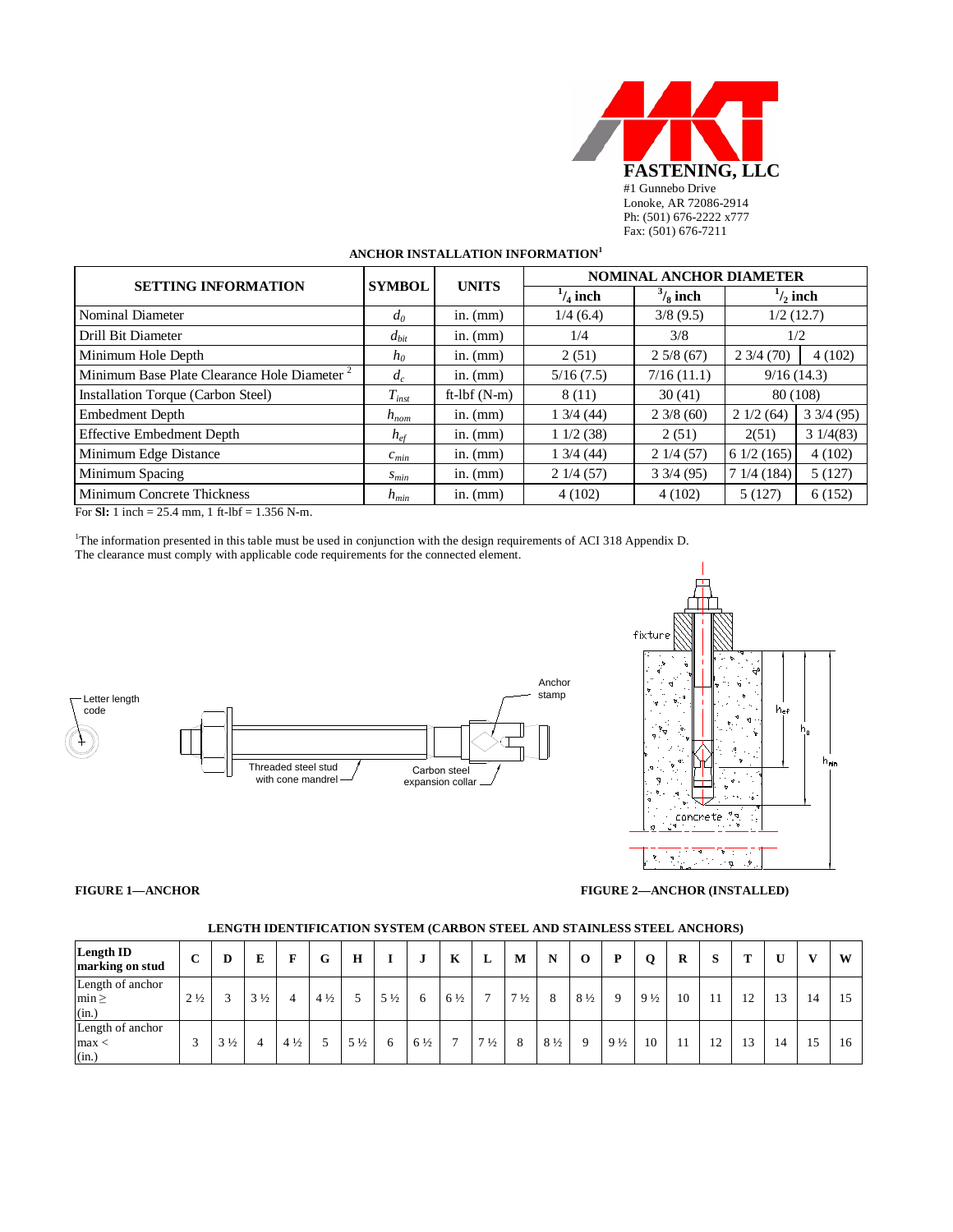|                                                                                                                                                                   |                                                       |                           | <b>NOMINAL ANCHOR DIAMETER</b> |                    |                 |                    |  |  |  |  |  |  |
|-------------------------------------------------------------------------------------------------------------------------------------------------------------------|-------------------------------------------------------|---------------------------|--------------------------------|--------------------|-----------------|--------------------|--|--|--|--|--|--|
| <b>CHARACTERISTIC</b>                                                                                                                                             | <b>SYMBOL</b>                                         | <b>UNITS</b>              | $\frac{1}{4}$ inch             | $\frac{3}{8}$ inch |                 | $\frac{1}{2}$ inch |  |  |  |  |  |  |
| <b>Anchor Category</b>                                                                                                                                            | $1,2 \text{ or } 3$                                   |                           |                                |                    |                 |                    |  |  |  |  |  |  |
| Embedment Depth                                                                                                                                                   | $h_{nom}$                                             | in. $(mm)$                | 13/4(44)                       | $2\frac{3}{8}(60)$ | 21/2(64)        | $3\frac{3}{4}(95)$ |  |  |  |  |  |  |
| Steel Strength in Tension (ACI 318 D.5.1)                                                                                                                         |                                                       |                           |                                |                    |                 |                    |  |  |  |  |  |  |
| Specified Yield Strength (Carbon Steel)                                                                                                                           | $f_{ya}$                                              | psi $(N/mm2)$             | 50,000 (344)                   | 50,000 (344)       |                 | 50,000 (344)       |  |  |  |  |  |  |
| Specified Tensile Strength (Carbon Steel)                                                                                                                         | $f_{uta}$                                             | psi $(N/mm2)$             | 75,000 (517)                   | 75,000 (517)       |                 | 75,000 (517)       |  |  |  |  |  |  |
| <b>Effective Tensile Stress Area</b>                                                                                                                              | $A_{se}$                                              | $in^2$ (mm <sup>2</sup> ) | 0.0220(14.2)                   | 0.0531(34.3)       |                 | 0.1018(65.7)       |  |  |  |  |  |  |
| Tension Resistance of Steel (Carbon Steel)                                                                                                                        | $N_{sa}$                                              | 1bf(kN)                   | 1,650(7.33)                    | 3,982 (17.7)       |                 | 7,635(34)          |  |  |  |  |  |  |
| Strength Reduction Factor-Steel Failure <sup>2</sup>                                                                                                              | $\boldsymbol{\varPhi}_{\mathit{sa}}$                  | $\overline{\phantom{a}}$  | 0.75                           | 0.75               |                 | 0.75               |  |  |  |  |  |  |
|                                                                                                                                                                   | Concrete Breakout Strength in Tension (ACI 318 D.5.2) |                           |                                |                    |                 |                    |  |  |  |  |  |  |
| <b>Effective Embedment Depth</b>                                                                                                                                  | $h_{e f}$                                             | in. $(mm)$                | 11/8(29)                       | 11/2(38)           | 17/8(48)        | 31/4(83)           |  |  |  |  |  |  |
| <b>Critical Edge Distance</b>                                                                                                                                     | $c_{ac}$                                              | in. $(mm)$                | 23/4                           | 4                  | 5               | 6                  |  |  |  |  |  |  |
| <b>Effectiveness Factor-Uncracked Concrete</b>                                                                                                                    | $k_{\iota \iota \iota \iota \iota \iota}$             | $\overline{\phantom{0}}$  | 24(10)                         | 24(10)             |                 | 24(10)             |  |  |  |  |  |  |
| <b>Strength Reduction Factor-Concrete</b><br>Breakout Failure <sup>3</sup>                                                                                        | $\Phi_{cb}$                                           |                           | 0.65                           | 0.65               |                 | 0.65               |  |  |  |  |  |  |
|                                                                                                                                                                   | Pull-Out Strength in Tension (ACI 318 D.5.3)          |                           |                                |                    |                 |                    |  |  |  |  |  |  |
| <b>Pull-Out Resistance Uncracked Concrete</b><br>$(f'_c = 2,500 \text{ psi})^{-5}$                                                                                | $N_{p n, uncr}$                                       | 1bf(kN)                   | N/A                            | 2,870<br>(12.8)    | 3,220<br>(14.3) | 5,530<br>(24.6)    |  |  |  |  |  |  |
| Strength Reduction Factor-Pullout Failure <sup>6</sup>                                                                                                            | $\Phi_{\scriptscriptstyle n}$                         |                           | 0.65                           | 0.65               | 0.65            |                    |  |  |  |  |  |  |
| For St: 1 inch = 25.4mm, 1lbf = 4.45N, 1 lb/in = 0.175 N/mm, 1 psi = 0.00689 MPa = 0.00689 N/mm?, 1 in <sup>2</sup> = 645 mm <sup>2</sup> , 1 lb/in = 0.175 N/mm. |                                                       |                           |                                |                    |                 |                    |  |  |  |  |  |  |

<sup>1</sup> The information presented in this table must be used in conjunction with the design requirements of ACI 318 Appendix D.<br><sup>2</sup> The tabulated value of  $\Phi_{sa}$  applies when the load combinations of Section 1605.2.1 of the Section 1909.2 of the UBC or ACI 318 Appendix C are used, the appropriate value of  $\Phi_{sa}$  must be determined in accordance with ACI 318 D.4.5. The <sup>3</sup>/<sub>8</sub> inch,  $\frac{1}{2}$  inch and  $\frac{5}{8}$  inch diameter anchors are ductile steel elements as defined in ACI 318 D.1.

<sup>3</sup> The tabulated value of  $\Phi_{cb}$  applies when both the load combinations of Section 1605.2.1 of the IBC or ACI 318 Section 9.2 are used and the requirements of ACI 318 D.4.4(c) for Condition B are satisfied. For installations where complying supplementary reinforcement can be verified, the  $\Phi_{cb}$  factors described in ACI 318 D.4.4 for Condition A are allowed. If the load combinations of Section 1605.2.1 of the IBC or ACI 318 Section 9.2 are used and the requirements of ACI 318 D.4.4 for Condition A are satisfied, the appropriate value of  $\Phi_{cb}$  must be determined in accordance with ACI 318 D.4.4(c). If the load combinations of ACI 318 Appendix C are used, the appropriate value of  $\Phi_{cb}$  m

<sup>4</sup> As described in Section 4.1.3 of this report, N/A (Not Applicable) denotes that pullout resistance is not critical and does not need to be considered.<br><sup>5</sup> The characteristic pull-out resistance for greater concrete co

 $(\hat{f}_c^{\prime}/2,500)^{0.5}$ .<br><sup>6</sup> The tabulated value of  $\Phi_p$  or  $\Phi_{eq}$  applies when both the load combinations of Section 1605.2.1 of the IBC or ACI 318 Section 9.2 are used and the <sup>6</sup> The tabulated value of  $\Phi_p$  or  $\Phi_{eq$ requirements of ACI 318 D.4.4(c) for Condition B are satisfied. Condition B applies where supplementary reinforcement is not provided or where pullout strength governs. For installations where complying supplementary reinforcement can be verified, the *Ф* factors described in ACI 318 D.4.4 for Condition A are allowed. If the load combinations of ACI 318 Appendix C are used, appropriate value of *Ф* must be determined in accordance with ACI 318 D.4.5.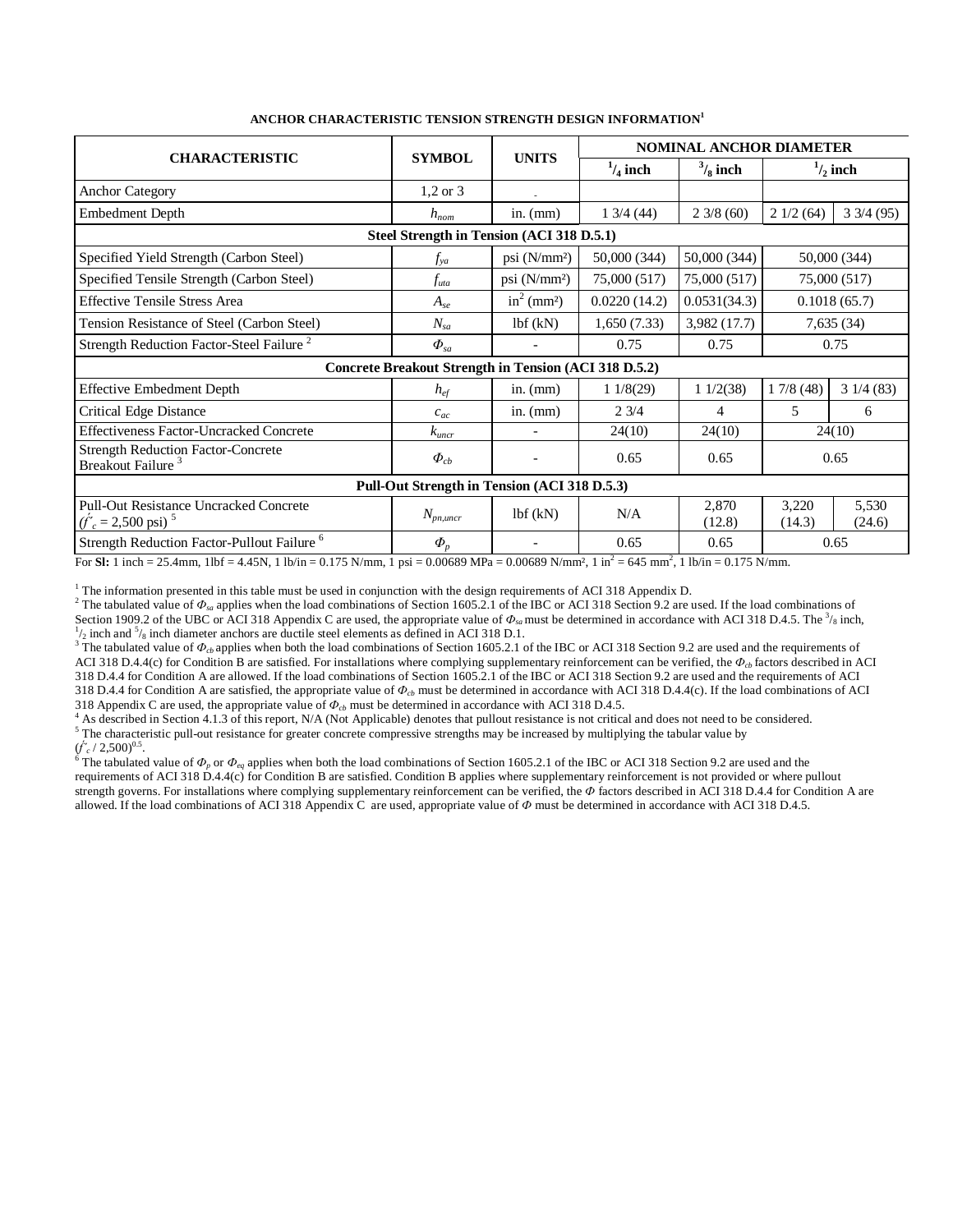|                                                                  |                                                     |                           | <b>NOMINAL ANCHOR DIAMETER</b> |                    |                |                    |  |  |  |  |  |  |  |
|------------------------------------------------------------------|-----------------------------------------------------|---------------------------|--------------------------------|--------------------|----------------|--------------------|--|--|--|--|--|--|--|
| <b>CHARACTERISTIC</b>                                            | <b>SYMBOL</b>                                       | <b>UNITS</b>              | $\frac{1}{4}$ inch             | $\frac{3}{8}$ inch |                | $\frac{1}{2}$ inch |  |  |  |  |  |  |  |
| <b>Anchor Category</b>                                           | $1,2$ or $3$                                        |                           |                                |                    |                |                    |  |  |  |  |  |  |  |
| Embedment Depth                                                  | $h_{nom}$                                           | in.                       | 13/4(44)                       | $2\frac{3}{8}(60)$ | 21/2(64)       | $3\frac{3}{4}(95)$ |  |  |  |  |  |  |  |
| Steel Strength in Shear (ACI 318 D.6.1)                          |                                                     |                           |                                |                    |                |                    |  |  |  |  |  |  |  |
| Specified Yield Strength for Shear (Carbon Steel)                | $f_{ya}$                                            | psi (N/mm <sup>2</sup> )  | 50,000 (344)                   | 50,000 (344)       |                | 50,000 (344)       |  |  |  |  |  |  |  |
| Specified Tensile Strength for Shear (Carbon Steel)              | $f_{uta}$                                           | psi (N/mm <sup>2</sup> )  | 75,000 (517)                   | 75,000 (517)       |                | 75,000 (517)       |  |  |  |  |  |  |  |
| <b>Effective Shear Stress Area</b>                               | $A_{se}$                                            | $in^2$ (mm <sup>2</sup> ) | 0.0220(14.2)                   | 0.0531(34.3)       |                | 0.1018(65.7)       |  |  |  |  |  |  |  |
| Shear Resistance of Steel (Carbon Steel)                         | $V_{sa}$                                            | lbf(kN)                   | 1105(4.9)                      | 2,668(11.9)        |                | 5,115(22.7)        |  |  |  |  |  |  |  |
| Strength Reduction Factor-Steel Failure <sup>2</sup>             | $\Phi_{sa}$                                         |                           | 0.65                           | 0.65               | 0.65           |                    |  |  |  |  |  |  |  |
|                                                                  | Concrete Breakout Strength in Shear (ACI 318 D.6.2) |                           |                                |                    |                |                    |  |  |  |  |  |  |  |
| <b>Nominal Diameter</b>                                          | $d_0$                                               | in.                       | 1/4(6.4)                       | 3/8(9.5)           |                | 1/2(12.7)          |  |  |  |  |  |  |  |
| Load Bearing Length of Anchor in Shear                           | $l_e$                                               | in.                       | 11/4(32)                       | 17/8(48)           |                | 2(51)              |  |  |  |  |  |  |  |
| Strength Reduction Factor-Concrete Breakout Failure <sup>3</sup> | $\Phi_{cb}$                                         |                           | 0.7                            | 0.7                | 0.7            |                    |  |  |  |  |  |  |  |
| Concrete Pryout Strength in Shear (ACI 318 D.6.3)                |                                                     |                           |                                |                    |                |                    |  |  |  |  |  |  |  |
| Coefficient for Pryout Strength                                  | $k_{cp}$                                            |                           | $\overline{2}$                 | $\overline{2}$     | $\overline{2}$ |                    |  |  |  |  |  |  |  |
| Strength Reduction Factor-Concrete Pryout Failure <sup>4</sup>   | $\varPhi_{cp}$                                      |                           | 0.7                            | 0.7                | 0.7            |                    |  |  |  |  |  |  |  |

### **ANCHOR CHARACTERISTIC SHEAR STRENGTH DESIGN INFORMATION<sup>1</sup>**

For **SI:** 1 inch = 25.4mm, 1 lbf = 4.45 N, 1 psi = 0.00689 MPa = 0.00689 N/mm<sup>2</sup>, 1 in<sup>2</sup> = 645 mm<sup>2</sup>.

<sup>1</sup> The information presented in this table must be used in conjunction with the design criteria of ACI 318 Appendix D.

<sup>2</sup> The tabulated value of  $\Phi_{sa}$  applies when the load combinations of Section 1605.2.1 of the IBC or ACI 318 Section 9.2 are used and the requirements of ACI 318 D.4.4(c) for Condition B are satisfied. If the load combinations of ACI 318 Appendix C are used, the appropriate value of  $\Phi_{sa}$  must be determined in accordance with ACI 318 D.4.5. The  $\frac{3}{8}$  inch,  $\frac{1}{2}$  inch and  $\frac{5}{8}$ 

<sup>3</sup> The tabulated value of  $\Phi_{cb}$  applies when both the load combinations of Section 1605.2.1 of the IBC or ACI 318 Section 9.2 are used and the requirements of ACI 318 D.4.4(c) for Condition B are satisfied. Condition B applies where supplementary reinforcement is not provided or where pryout strength governs. For installations where complying supplementary reinforcement can be verified, the *Ф* factors described in ACI 318 D.4.4 for Condition A are allowed. If the load combinations of Section 1605.2.1 of the IBC or ACI 318 9.2 are used and the requirements of ACI 318 D.4.4 for Condition A are satisfied, the appropriate value of  $\Phi$  must be determined in accordance with ACI 318 D.4.4(c). If the load combinations of ACI 318 Appendix C are used, the appropriate value of  $\Phi$  must be determined in accordance with ACI 318 D.4.5.

<sup>4</sup> The tabulated value of  $\Phi_{cp}$  applies when both the load combinations of Section 1605.2.1 of the IBCor ACI 318 Section 9.2 are used and the requirements of ACI 318 D.4.4(c) for Condition B are satisfied. Condition B applies where supplementary reinforcement is not provided or where pryout strength governs. For installations where complying supplementary reinforcement can be verified, the *Ф* factors described in ACI 318 D.4.4 for Condition A are allowed. If the load combinations of ACI 318 Appendix C the appropriate value of *Ф* must be determined in accordance with ACI 318 D.4.5.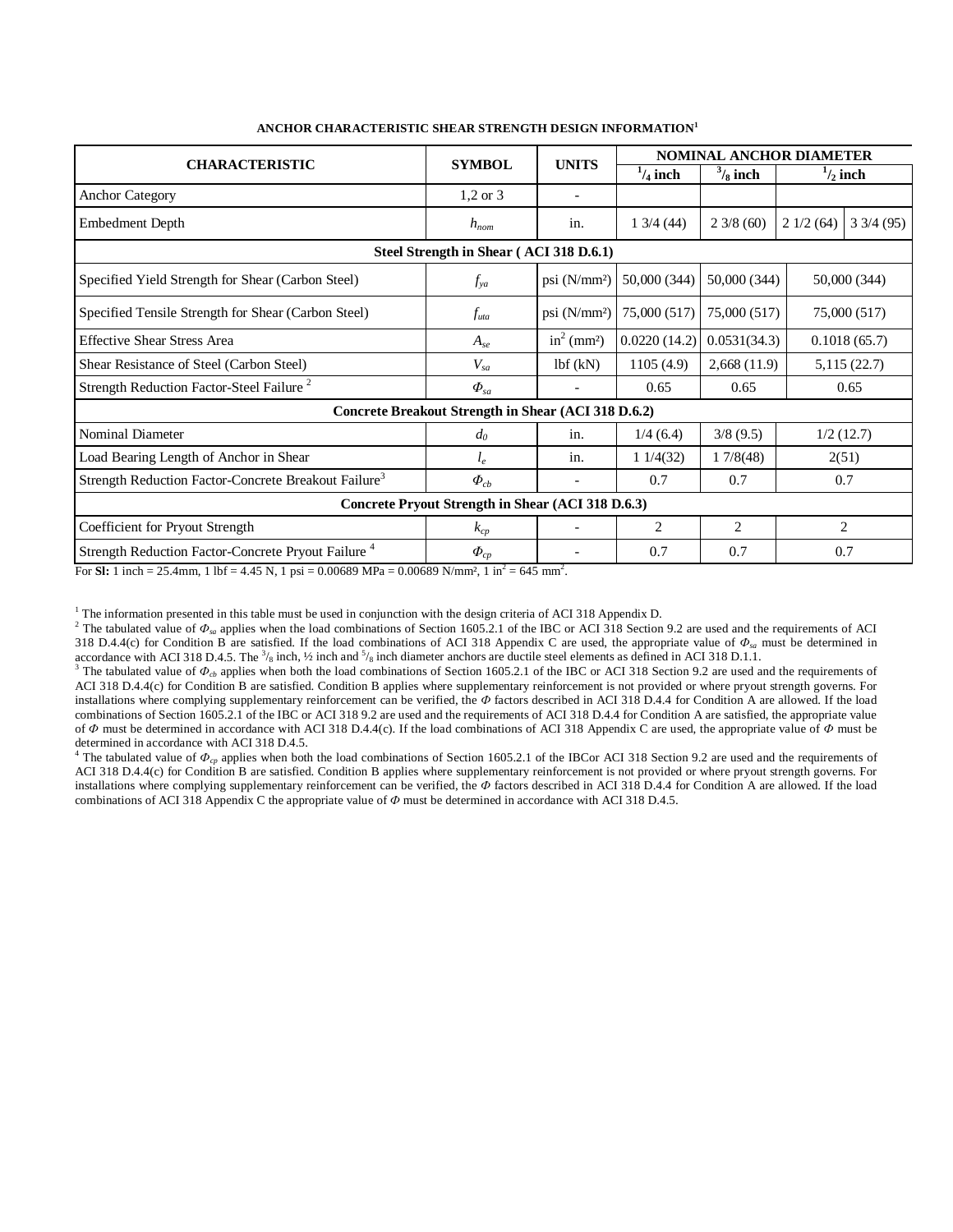

# **ANCHOR INSTALLATION INFORMATION<sup>1</sup>**

| <b>SETTING INFORMATION</b>                              | <b>SYMBOL</b> | <b>UNITS</b>    | <b>NOMINAL ANCHOR DIAMETER</b> |                    |                    |                     |  |  |  |  |  |
|---------------------------------------------------------|---------------|-----------------|--------------------------------|--------------------|--------------------|---------------------|--|--|--|--|--|
|                                                         |               |                 |                                | $\frac{5}{8}$ inch | $\frac{3}{4}$ inch |                     |  |  |  |  |  |
| Nominal Diameter                                        | $d_0$         | in. $(mm)$      |                                | 5/8(15.9)          | 3/4(19)            |                     |  |  |  |  |  |
| Drill Bit Diameter                                      | $d_{bit}$     | in. $(mm)$      |                                | 5/8                | 3/4                |                     |  |  |  |  |  |
| Minimum Hole Depth                                      | $h_0$         | in. $(mm)$      | $3 \frac{3}{4}$<br>(95)        | 5<br>(127)         | 41/4<br>(108)      | 6<br>(152)          |  |  |  |  |  |
| Minimum Base Plate Clearance Hole Diameter <sup>2</sup> | $d_c$         | in. $(mm)$      |                                | 11/16(17.5)        | 13/16(20.6)        |                     |  |  |  |  |  |
| Installation Torque (Carbon Steel)                      | $T_{inst}$    | ft- $lbf$ (N-m) |                                | 100(136)           | 120(163)           |                     |  |  |  |  |  |
| <b>Embedment Depth</b>                                  | $h_{nom}$     | in. $(mm)$      | $3\frac{3}{8}(86)$             | 45/8(117)          | 4(102)             | $5\frac{3}{4}(146)$ |  |  |  |  |  |
| <b>Effective Embedment Depth</b>                        | $h_{ef}$      | in. $(mm)$      | $2 \frac{3}{4}$<br>(70)        | 4<br>(102)         | 31/8<br>(79)       | 5<br>(127)          |  |  |  |  |  |
| Minimum Edge Distance                                   | $c_{min}$     | in. $(mm)$      | 6(152)                         | 41/4(108)          | 5(127)             | 41/2(114)           |  |  |  |  |  |
| Minimum Spacing                                         | $S_{min}$     | in. $(mm)$      | 11 (279)                       | 41/4(108)          | 6(152)             | 5(127)              |  |  |  |  |  |
| Minimum Concrete Thickness                              | $h_{min}$     | in. $(mm)$      | 6(152)                         | 7 (178)            | 6(152)             | 8 1/2 (216)         |  |  |  |  |  |

For **Sl:** 1 inch = 25.4 mm, 1 ft-lbf = 1.356 N-m.

1 The information presented in this table must be used in conjunction with the design requirements of ACI 318 Appendix D. The clearance must comply with applicable code requirements for the connected element.





**FIGURE 1—ANCHOR FIGURE 2—ANCHOR (INSTALLED)**

| <b>Length ID</b><br>marking on stud     | $\mathbf C$    |                   | Е              | F              | G              | H              |                | u              | K              | L              | M              | N              | $\bf{0}$       | D              | O              | R  | S  | T  | U  | $\mathbf{V}$ | W  |
|-----------------------------------------|----------------|-------------------|----------------|----------------|----------------|----------------|----------------|----------------|----------------|----------------|----------------|----------------|----------------|----------------|----------------|----|----|----|----|--------------|----|
| Length of anchor<br>$min \geq$<br>(in.) | $2\frac{1}{2}$ | $\sim$<br>$\prec$ | $3\frac{1}{2}$ | 4              | $4\frac{1}{2}$ |                | $5\frac{1}{2}$ | 6              | $6\frac{1}{2}$ | $\mathbf{r}$   | $7\frac{1}{2}$ | 8              | $8\frac{1}{2}$ |                | $9\frac{1}{2}$ | 10 |    | 12 | 13 | 14           | 15 |
| Length of anchor<br>$\max <$<br>(in.)   | Δ              | $3\frac{1}{2}$    | $\overline{4}$ | $4\frac{1}{2}$ |                | $5\frac{1}{2}$ | 6              | $6\frac{1}{2}$ | $\mathbf{r}$   | $7\frac{1}{2}$ | 8              | $8\frac{1}{2}$ | 9              | $9\frac{1}{2}$ | 10             | 11 | 12 | 13 | 14 | 15           | 16 |

#### **LENGTH IDENTIFICATION SYSTEM (CARBON STEEL AND STAINLESS STEEL ANCHORS)**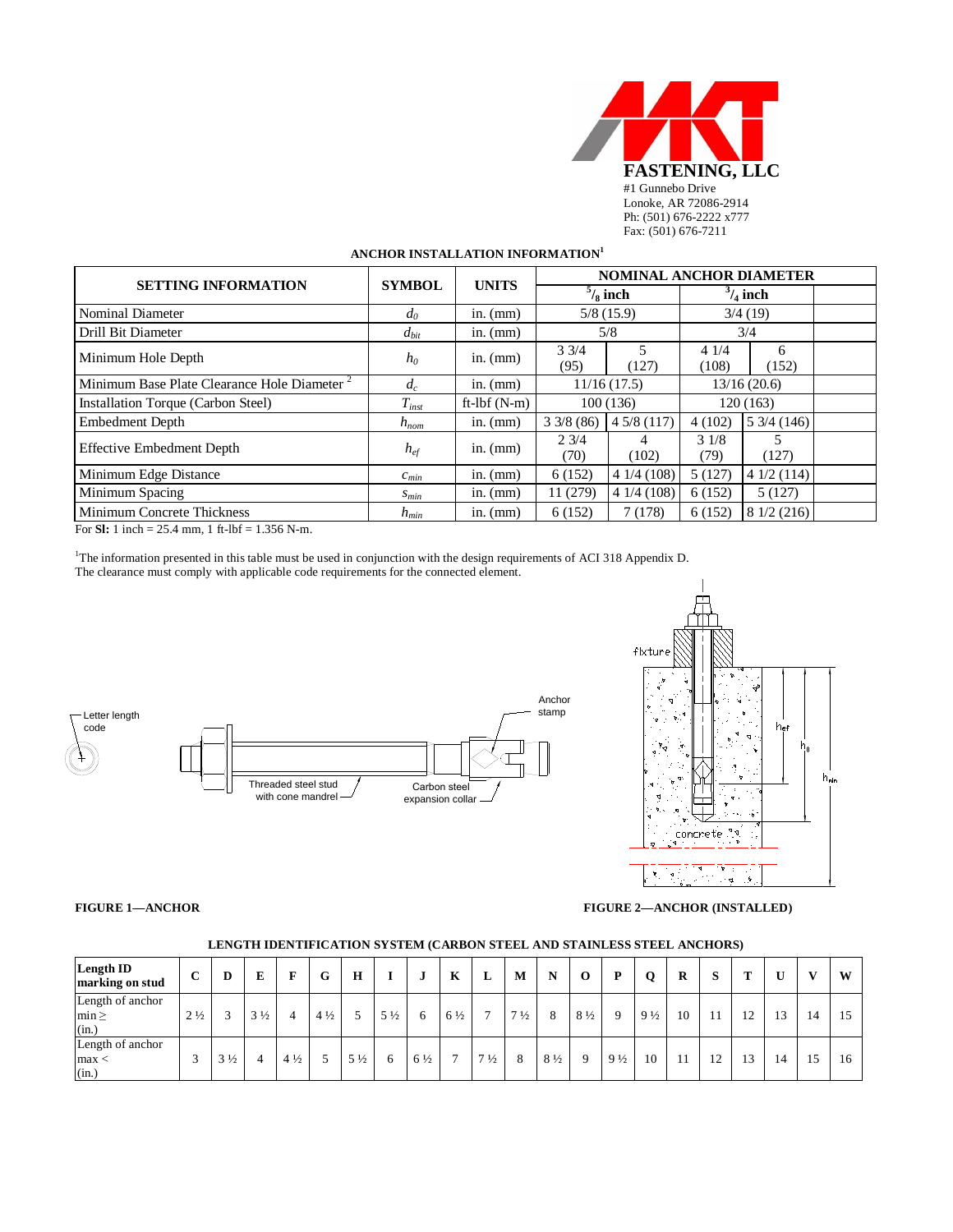|                                                                                    |                                              |                           | <b>NOMINAL ANCHOR DIAMETER</b> |                |               |                                |  |  |  |  |  |  |  |
|------------------------------------------------------------------------------------|----------------------------------------------|---------------------------|--------------------------------|----------------|---------------|--------------------------------|--|--|--|--|--|--|--|
| <b>CHARACTERISTIC</b>                                                              | <b>SYMBOL</b>                                | <b>UNITS</b>              | $\frac{5}{8}$ inch             |                |               | $\frac{3}{4}$ inch             |  |  |  |  |  |  |  |
| <b>Anchor Category</b>                                                             | $1,2 \text{ or } 3$                          |                           |                                |                |               |                                |  |  |  |  |  |  |  |
| <b>Embedment Depth</b>                                                             | $h_{nom}$                                    | in. $(mm)$                | 33/8(86)                       | 45/8(117)      | 4(102)        | $5\frac{3}{4}\left(146\right)$ |  |  |  |  |  |  |  |
| Steel Strength in Tension (ACI 318 D.5.1)                                          |                                              |                           |                                |                |               |                                |  |  |  |  |  |  |  |
| Specified Yield Strength (Carbon Steel)                                            | $f_{va}$                                     | psi $(N/mm^2)$            | 50,000 (344)                   | 50,000 (344)   |               |                                |  |  |  |  |  |  |  |
| Specified Ultimate Strength (Carbon Steel)                                         | .f <sub>uta</sub>                            | psi $(N/mm2)$             | 75,000 (517)                   |                | 75,000 (517)  |                                |  |  |  |  |  |  |  |
| <b>Effective Tensile Stress Area</b>                                               | $A_{se}$                                     | $in^2$ (mm <sup>2</sup> ) | 0.1626(104.9)                  |                | 0.2376(150.9) |                                |  |  |  |  |  |  |  |
| Tension Resistance of Steel (Carbon Steel)                                         | $N_{sa}$                                     | 1bf(kN)                   | 12, 195 (54.2)                 |                | 17,820 (79.2) |                                |  |  |  |  |  |  |  |
| Strength Reduction Factor-Steel Failure <sup>2</sup>                               | $\Phi_{sa}$                                  |                           | 0.75                           |                | 0.75          |                                |  |  |  |  |  |  |  |
| Concrete Breakout Strength in Tension (ACI 318 D.5.2)                              |                                              |                           |                                |                |               |                                |  |  |  |  |  |  |  |
| <b>Effective Embedment Depth</b>                                                   | $h_{\text{ef}}$                              | in. $(mm)$                | $2\frac{3}{4}\left(70\right)$  | 4(102)         | 31/8(79)      | 5(127)                         |  |  |  |  |  |  |  |
| <b>Critical Edge Distance</b>                                                      | $c_{ac}$                                     | in. $(mm)$                | 6                              | $\overline{7}$ | 7             | 8                              |  |  |  |  |  |  |  |
| <b>Effectiveness Factor-Uncracked Concrete</b>                                     | $k_{\text{uncr}}$                            |                           | 24(10)                         |                |               | 24(10)                         |  |  |  |  |  |  |  |
| <b>Strength Reduction Factor-Concrete</b><br>Breakout Failure <sup>3</sup>         | $\Phi_{cb}$                                  |                           | 0.65                           |                | 0.65          |                                |  |  |  |  |  |  |  |
|                                                                                    | Pull-Out Strength in Tension (ACI 318 D.5.3) |                           |                                |                |               |                                |  |  |  |  |  |  |  |
| <b>Pull-Out Resistance Uncracked Concrete</b><br>$(f'_c = 2,500 \text{ psi})^{-5}$ | $N_{pn,uncr}$                                | 1bf(kN)                   | N/A                            |                | N/A           |                                |  |  |  |  |  |  |  |
| Strength Reduction Factor-Pullout Failure <sup>6</sup>                             | $\boldsymbol{\varPhi}_p$                     |                           | 0.65                           |                |               | 0.65                           |  |  |  |  |  |  |  |

# **ANCHOR CHARACTERISTIC TENSION STRENGTH DESIGN INFORMATION<sup>1</sup>**

For **Sl:** 1 inch = 25.4mm, 1lbf = 4.45N, 1 lb/in = 0.175 N/mm, 1 psi = 0.00689 MPa = 0.00689 N/mm<sup>2</sup>, 1 in<sup>2</sup> = 645 mm<sup>2</sup>, 1 lb/in = 0.175 N/mm.

<sup>1</sup> The information presented in this table must be used in conjunction with the design requirements of ACI 318 Appendix D.

<sup>2</sup> The tabulated value of  $\Phi_{sa}$  applies when the load combinations of Section 1605.2.1 of the IBC or ACI 318 Section 9.2 are used. If the load combinations of Section 1909.2 of the UBC or ACI 318 Appendix C are used, the appropriate value of  $\Phi_{sa}$  must be determined in accordance with ACI 318 D.4.5. The <sup>3</sup>/<sub>8</sub> inch,  $\frac{1}{2}$  inch dignoter applies are ductile atople algorita  $\frac{1}{2}$  inch and  $\frac{5}{8}$  inch diameter anchors are ductile steel elements as defined in ACI 318 D.1.

<sup>3</sup> The tabulated value of  $\Phi_{cb}$  applies when both the load combinations of Section 1605.2.1 of the IBC or ACI 318 Section 9.2 are used and the requirements of ACI 318 D.4.4(c) for Condition B are satisfied. For installations where complying supplementary reinforcement can be verified, the *Фcb* factors described in ACI 318 D.4.4 for Condition A are allowed. If the load combinations of Section 1605.2.1 of the IBC or ACI 318 Section 9.2 are used and the requirements of ACI 318 D.4.4 for Condition A are satisfied, the appropriate value of  $\Phi_{cb}$  must be determined in accordance with ACI 318 D.4.4(c). If the load combinations of ACI 318 Appendix C are used, the appropriate value of  $\Phi_{cb}$  m

<sup>4</sup> As described in Section 4.1.3 of this report, N/A (Not Applicable) denotes that pullout resistance is not critical and does not need to be considered.<br><sup>5</sup> The characteristic pull-out resistance for greater concrete co

The tabulated value of  $\Phi_p$  or  $\Phi_{eq}$  applies when both the load combinations of Section 1605.2.1 of the IBC or ACI 318 Section 9.2 are used and the requirements of ACI 318 D.4.4(c) for Condition B are satisfied. Condition B applies where supplementary reinforcement is not provided or where pullout strength governs. For installations where complying supplementary reinforcement can be verified, the  $\Phi$  factors described in ACI 318 D.4.4 for Condition A are allowed. If the load combinations of ACI 318 Appendix C are used, appropriate value of *Ф* must be determined in accordance with ACI 318 D.4.5.